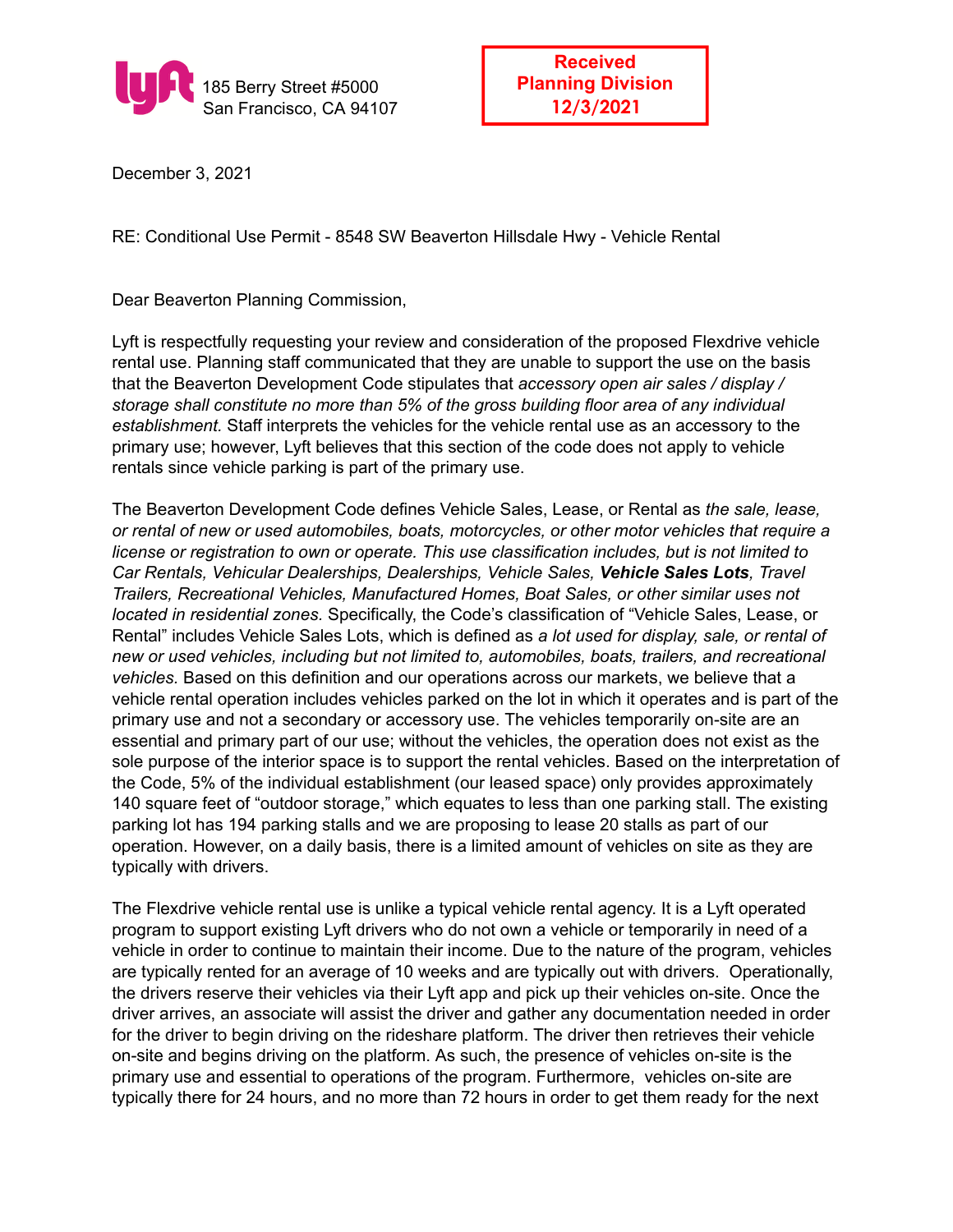driver. Vehicles are not stored on site for long periods of time as they would at a traditional vehicle rental agency (such as Hertz, Avis, Budget, etc.) as the program does not include maintaining a surplus of vehicles on-site. Any excess vehicles not used in this market are sent to other markets where the demand may be higher.

We hope that members of the Planning Commission can determine that the vehicles are not accessory to our use; but rather, primary and essential to the proposed project. Lyft respectfully requests that the Commission approve the proposed project.

Sincerely,

Lily Lim Planning and Development Manager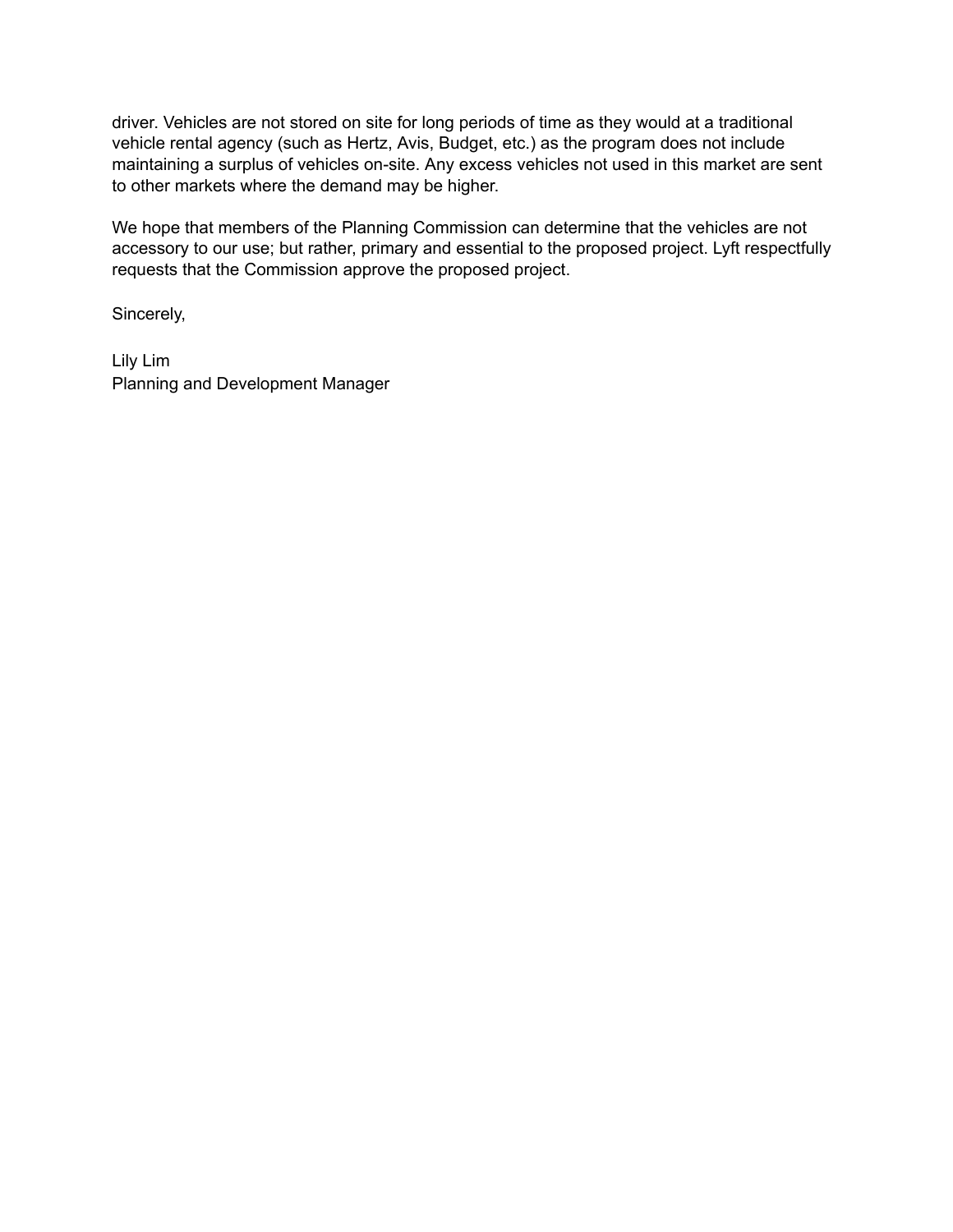

**Received Planning Division 12/3/2021**

August 27, 2021 REVISED: September 16, 2021 REVISED: November 29, 2021

RE: Conditional Use Permit - 8548 SW Beaverton Hillsdale Hwy - Vehicle Rental

On June 30, 2021, a pre-application conference was held for the above referenced project. As part of the formal submittal, the following written analyses were requested:

### **Written Statement**

### Project Description

Lyft is proposing to manage vehicle rentals at 8548 SW Beaverton Hillsdale Highway (Also known as 8548 SW Apple Way). Lyft partners with Flexdrive Services, LLC (a wholly owned subsidiary of Lyft, Inc) to manage a program called "Express Drive" which consists of vehicles available for rent to Lyft drivers. Drivers may take public transit, take rideshare, or be dropped off to pick up the vehicles and will not be able to park their personal vehicles on-site. The program allows for drivers to rent cars on a weekly basis. As such, the turnover of vehicles is less frequent than traditional vehicle rentals. Based on the Beaverton Municipal Code, vehicle rentals require a Conditional Use Permit. The existing site is a multi-unit commercial complex with various uses. Lyft is not proposing any physical changes to the site as all landscaping, parking, and structures will remain the same. Lyft proposes to use 20 existing parking stalls for vehicles. Typically, if multiple vehicles are required to be brought on-site, a tow truck type vehicle is used for hauling purposes.

#### Chapter 20 (Land Uses)

The project site has a zoning designation of CS - Community Service. The existing site, building, and parking lot areas will not be modified. The proposed project meets Section 20.10.40 of the Development Code such that the office portion of the proposed use (permitted by Code) is conducted wholly within an enclosed structure and the open air displays (parking lot) do not constitute more than 5% of the building floor area. The proposed use (Vehicle Rentals) requires a Conditional Use Permit as identified by the Beaverton Municipal Code and will entail parking vehicles in the existing parking lot.

#### Section 40.03 (Facilities Review)

- 1. All Conditional Use, Design Review Two, Design Review Three, Downtown Design Review Two, Downtown Design Review Three and applicable Land Division applications:
	- A. All critical facilities and services related to the proposed development have, or can be improved to have, adequate capacity to serve the proposed development at the time of its completion.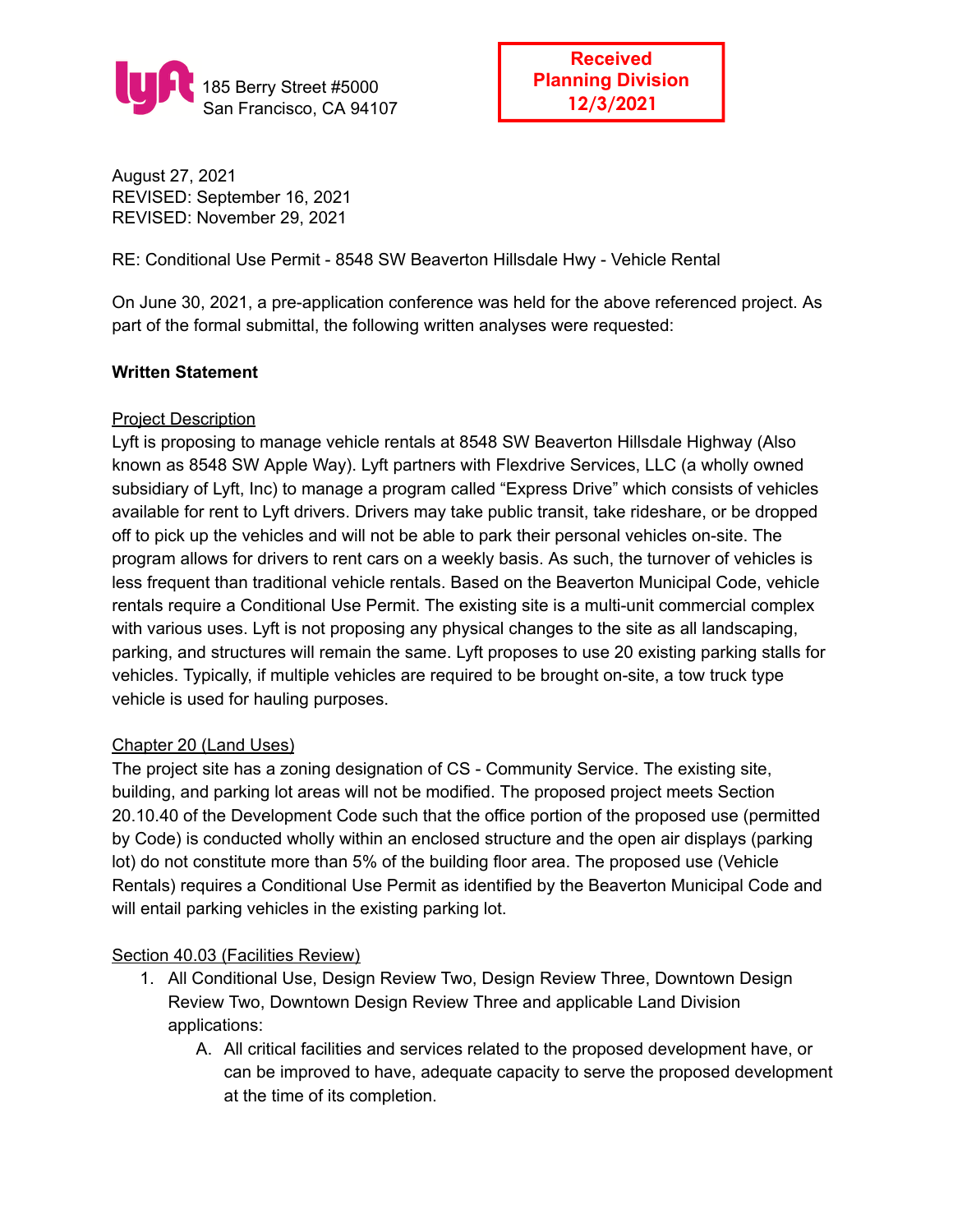- **a. The project meets this criteria such that facilities and services have adequate capacity to serve the proposed project as demonstrated by the SPL attached to the application.**
- B. Essential facilities and services related to the proposed development are available, or can be made available, with adequate capacity to serve the development prior to its occupancy. In lieu of providing essential facilities and services, a specific plan may be approved if it adequately demonstrates that essential facilities, services, or both will be provided to serve the proposed development within five (5) years of occupancy.
	- a. **The project meets this criteria such that facilities and services have adequate capacity prior to the occupancy of the proposed project as this is an existing site and has had prior tenants.**
- C. The proposed development is consistent with all applicable provisions of CHAPTER 20 (Land Uses), or Sections 20.25 and 70.3 if located within the Downtown Design District, unless the applicable provisions are modified by means of one or more applications which shall be already approved or which shall be considered concurrently with the subject application; provided, however, if the approval of the proposed development is contingent upon one or more additional applications, and the same is not approved, then the proposed development must comply with all applicable provisions of CHAPTER 20 (Land Uses) or Sections 20.25 and 70.3 if located within the Downtown Design District.
	- **a. The project meets this criteria based on the analysis in the section above subtitled "Chapter 20 (Land Uses)." The project site has a zoning designation of CS - Community Service. The existing site, building, and parking lot areas will not be modified. The proposed project meets Section 20.10.40 of the Development Code such that the office portion of the proposed use (permitted by Code) is conducted wholly within an enclosed structure and the open air displays (parking lot) do not constitute more than 5% of the building floor area. The proposed use (Vehicle Rentals) requires a Conditional Use Permit as identified by the Beaverton Municipal Code and will entail parking vehicles in the existing parking lot.**
- D. The proposed development is consistent with all applicable provisions of CHAPTER 60 (Special Requirements) and all improvements, dedications, or both, as required by the applicable provisions of CHAPTER 60 (Special Requirements), are provided or can be provided in rough proportion to the identified impact(s) of the proposed development.
	- **a. The project meets this criteria based on the analysis in the section below subtitled "Chapter 60 (Special Requirements)."**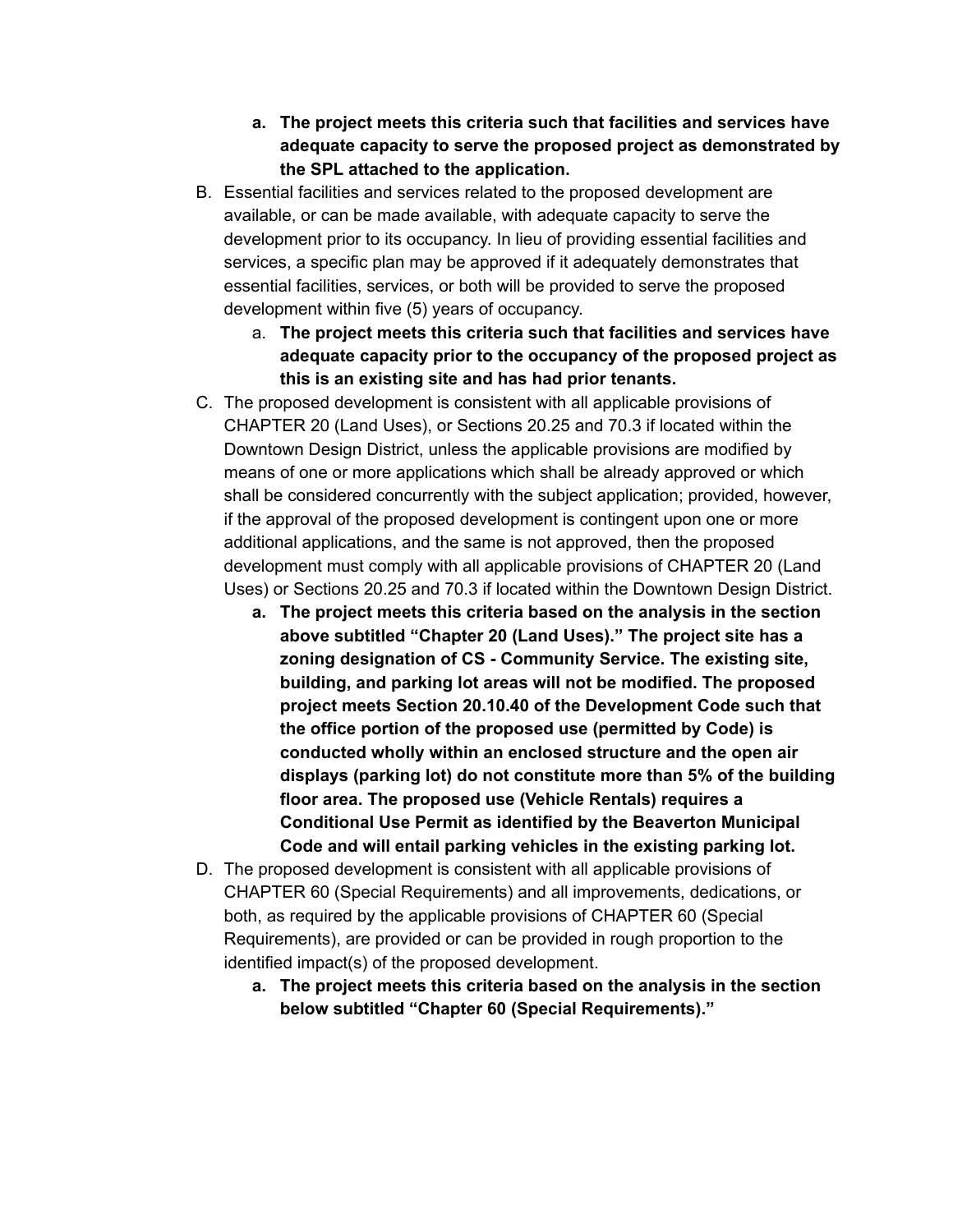**The applicable sections under this Chapter include Section 60.25 (Off-Street Loading Requirements), 60.30 (Off-Street Parking) and 60.55 (Transportation Facilities) as identified in the Pre-Application Summary.**

**Section 60.25 - The proposed project is located within an existing development/site. There will be no changes made to the existing off-street loading.**

**Section 60.30 - The proposed project is located within an existing site with a parking requirement of 3.0 stalls per 1,000 sf. As such, the parking requirement is 129 stalls (approximately 43,000 sf). The proposed use is 2800 sf, which requires 8 of the existing stalls based on the 3.0/1000 sf ratio. Staff has identified the use to be 3.3/1000 sf, as such the proposed use requires 9 stalls, bringing the total required stalls to 130 stalls. If the entire shopping center were on the 3.3/1000sf ratio, it would require 142 stalls. There are currently 194 stalls on the property as demonstrated on the site plan. With the higher parking requirement, the site continues to meet the City's Development Code and has a surplus of 52 stalls.**

**Section 60.55 - Staff has requested a Trip Generation Memo, which has been completed by Hexagon Transportation Consultants and has been included in the application submittal.**

- E. Adequate means are provided or can be provided to ensure continued periodic maintenance and necessary normal replacement of the following private common facilities and areas, as applicable: drainage facilities, roads and other improved rights-of-way, structures, recreation facilities, landscaping, fill and excavation areas, screening and fencing, ground cover, garbage and recycling storage areas, and other facilities not subject to maintenance by the City or other public agency.
	- **a. The project meets this criteria such that the site is existing and has adequately provided periodic maintenance of the listed areas.**
- F. There are safe and efficient vehicular and pedestrian circulation patterns within the boundaries of the development.
	- **a. The project meets this criteria such that the site is existing and vehicular and pedestrian circulation patterns remain unchanged. A truck turning study has been provided to demonstrate the ability to maneuver vehicles on-site.**
- G. The development's on-site vehicular and pedestrian circulation systems connect to the surrounding circulation systems in a safe, efficient, and direct manner.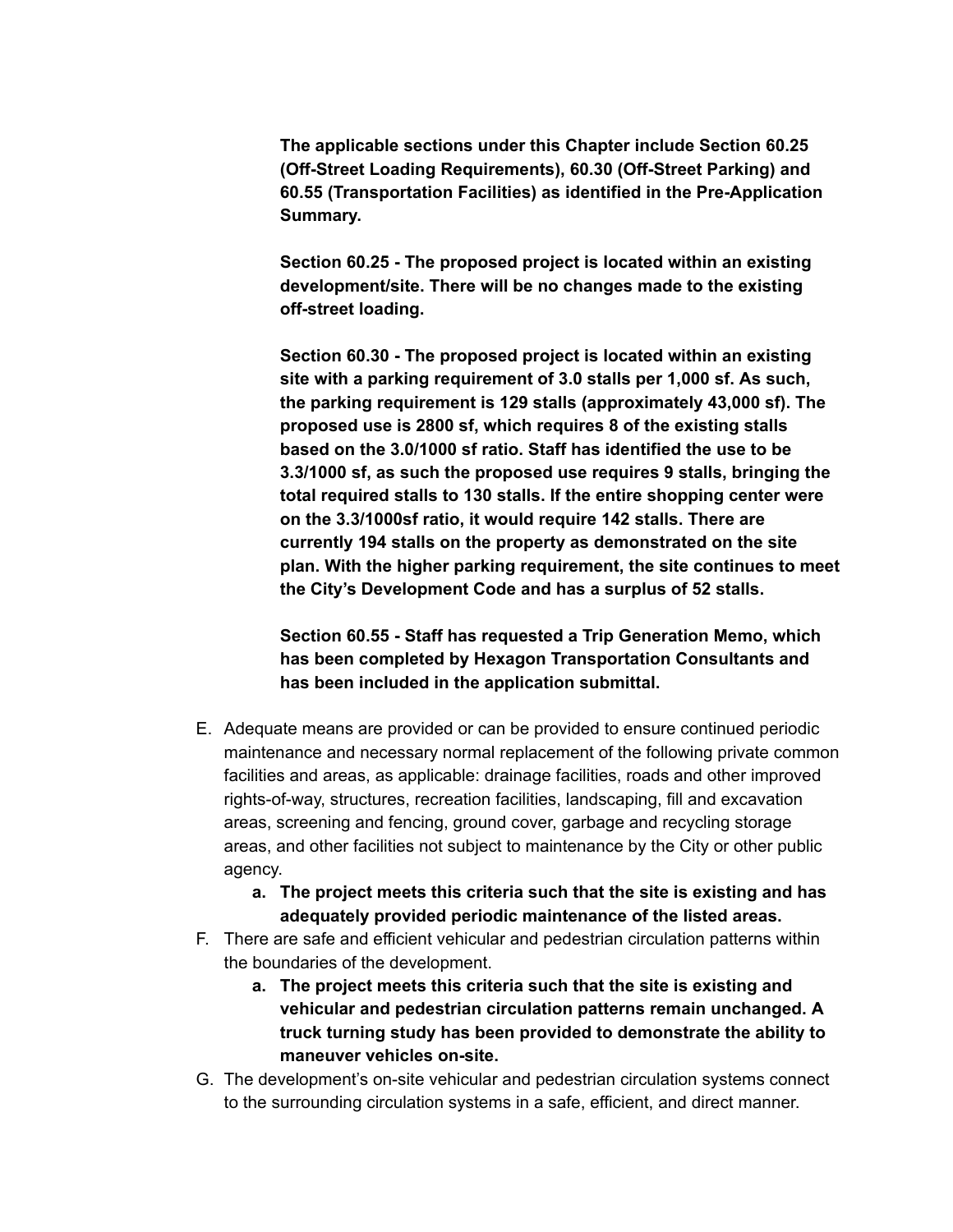- **a. The project meets this criteria such that the site is existing and vehicular and pedestrian circulation patterns remain unchanged. A truck turning study has been provided to demonstrate the ability to maneuver vehicles on-site.**
- H. Structures and public facilities serving the development site are designed in accordance with adopted City codes and standards and provide adequate fire protection, including, but not limited to, fire flow.
	- **a. The project meets this criteria such that the site is existing and were designed to be in accordance with the City's adopted codes at the time of construction.**
- I. Structures and public facilities serving the development site are designed in accordance with adopted City codes and standards and provide adequate protection from crime and accident, as well as protection from hazardous conditions due to inadequate, substandard or ill-designed development.
	- **a. The project meets this criteria such that the site is existing and were designed to be in accordance with the City's adopted codes at the time of construction.**
- J. Grading and contouring of the development site is designed to accommodate the proposed use and to mitigate adverse effect(s) on neighboring properties, public right-of-way, surface drainage, water storage facilities, and the public storm drainage system.
	- **a. The project meets this criteria such that the site is existing and grading and contouring of the site will remain unchanged.**
- K. Access and facilities for physically handicapped people are incorporated into the development site and building design, with particular attention to providing continuous, uninterrupted access routes.
	- **a. The project meets this criteria such that the site is existing and access and facilities for physically handicapped of the site will remain unchanged.**
- L. The application includes all required submittal materials as specified in Section 50.25.1. of the Development Code. [ORD 4265; October 2003]
	- **a. The project meets this criteria such that the submittal materials are included as part of this application.**

2. Public Transportation Facility Improvements or Modifications, including Street Vacations. [ORD 4487; August 2008]

- A. The transportation facility, as proposed or modified, conforms to the Transportation System Plan.
- B. There are safe and efficient vehicular and pedestrian circulation patterns within the project boundaries.
- C. The proposed development is consistent with all applicable provisions of CHAPTER 60 (Special Requirements) and all improvements, dedications, or both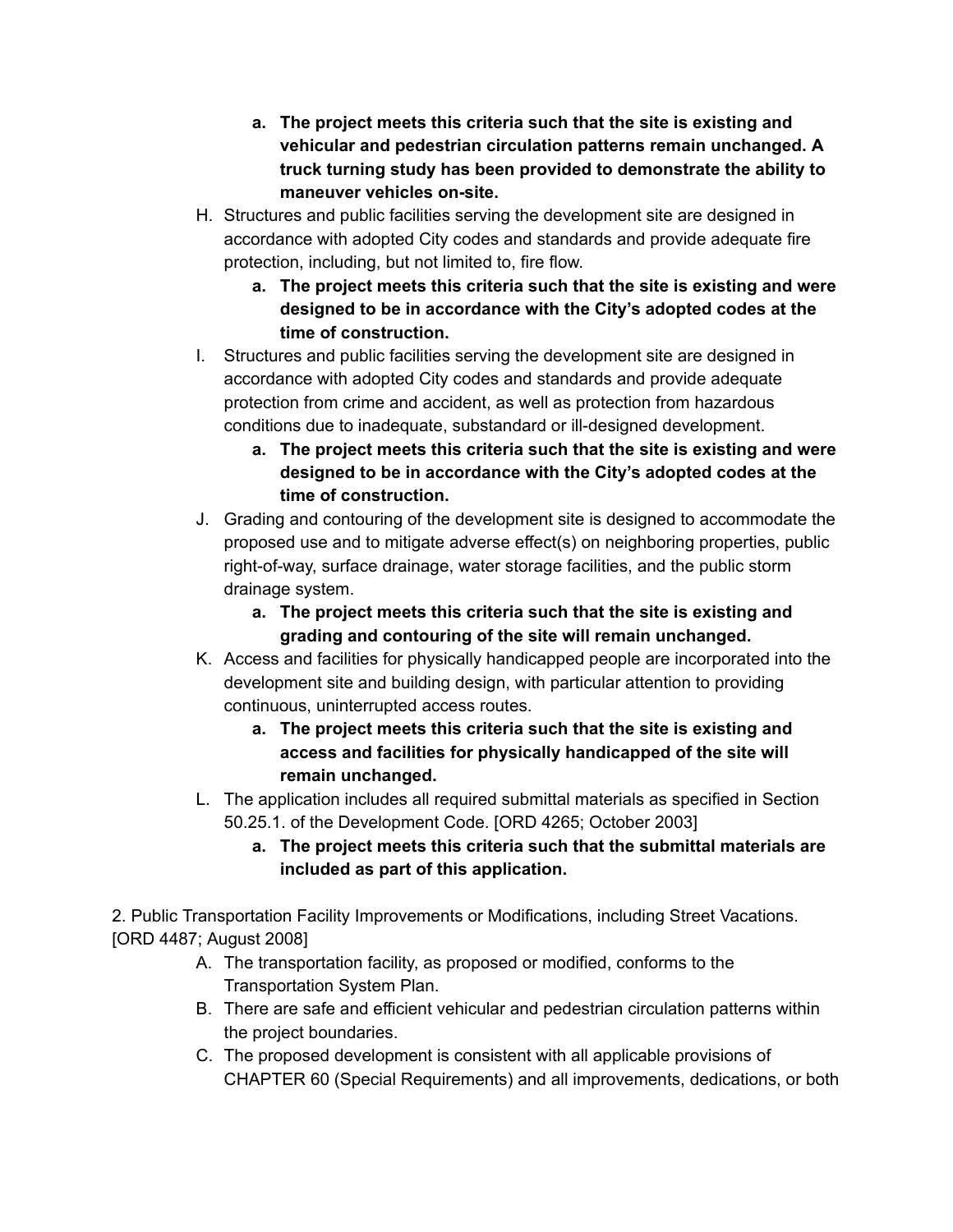required by the applicable provisions of CHAPTER 60 (Special Requirements) are in place.

- D. Adequate means are provided or proposed to be provided in a satisfactory manner, to ensure continued periodic maintenance and replacement of the following, as applicable: drainage facilities, roads and other improved rights-of-way, structures, recreation facilities, landscaping, fill and excavation areas, screening and fencing, ground cover, garbage and recycling storage areas and other facilities.
- E. The proposed transportation facility connects to the surrounding circulation systems in a safe, efficient, and direct manner.
- F. The proposed transportation facility or modification thereof will provide adequate fire equipment facility access and turnaround area, as well as adequate street lighting for crime and accident prevention as well as protection from hazardous conditions due to inadequate, substandard or ill-designed development.
- G. Grading and contouring are the minimum necessary to accommodate the proposed transportation facility, while mitigating adverse effect(s) on neighboring properties, public right-of-way, surface drainage, water storage facilities, and the public storm drainage system.
- H. Access and facilities for physically handicapped people are maintained and/or incorporated into the subject transportation facility, with particular attention to providing continuous, uninterrupted access routes.
- I. The application includes all required submittal materials as specified in Section 50.25.1. of the Development Code.

# **This project is not a Public Transportation Facility Improvements or Modifications, including Street Vacations.**

**[ADDED September 16]** Section 40.15.15.5.C (Approval Criteria) -

- 1. The proposal satisfies the threshold requirements for a Conditional Use application in that the proposed use as an auto rental facility is a conditionally approvable use per the Code, the proposed use is not located within a residential district, and the proposed use requires a Type III application.
- 2. All City application fees related to the application under consideration by the decision making authority have been submitted.
- 3. The proposal will comply with the applicable policies of the Comprehensive Plan as the project is an infill project, complements the surrounding uses, and provides additional employment opportunities for the community.
- 4. The size, dimensions, configuration and topography of the site and natural and man-made features of the site can reasonably accommodate the proposal in that the proposed project utilizes an existing building within its footprint and an existing parking lot which currently has a surplus of parking stalls.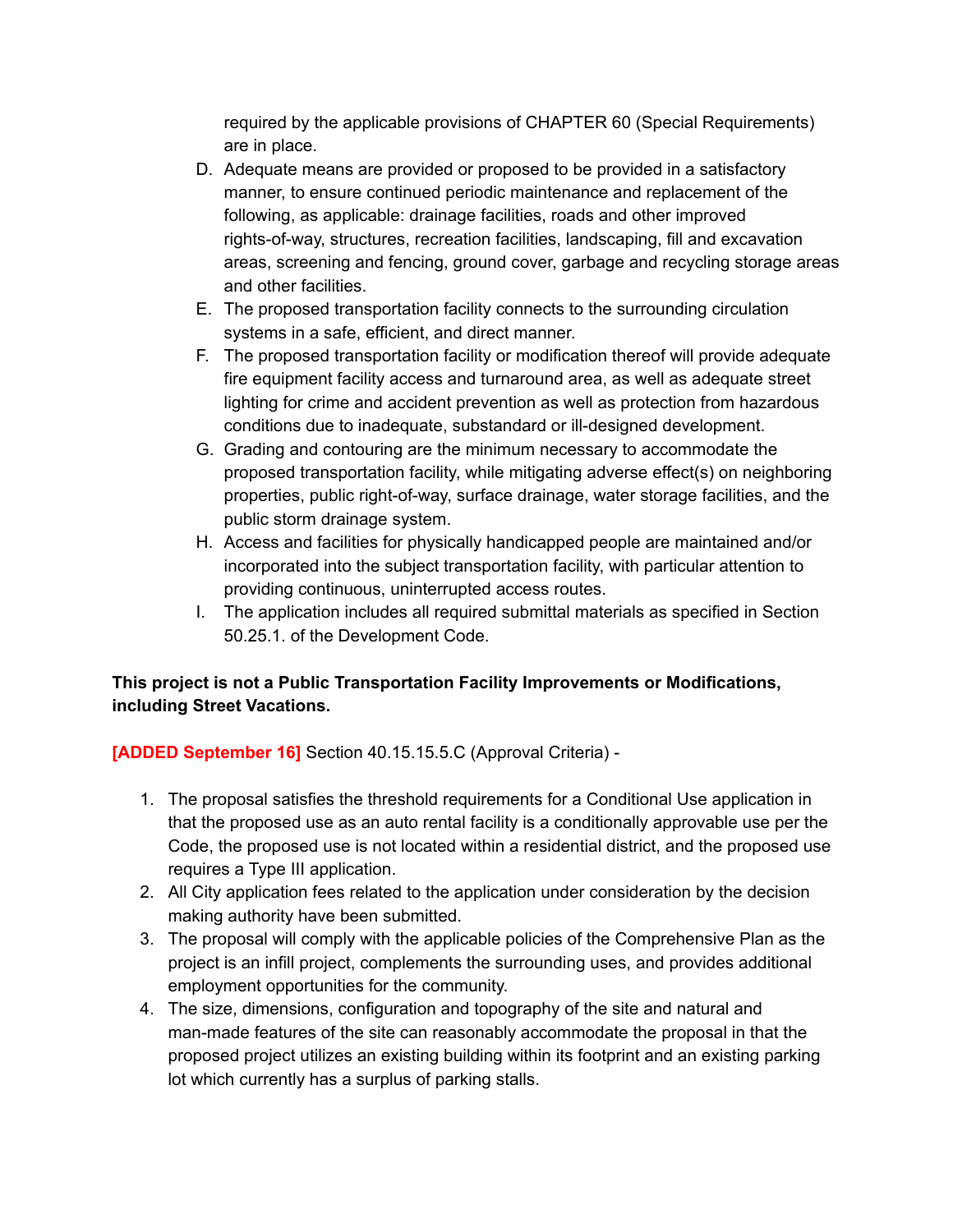- 5. The location, size, and functional characteristics of the proposal are such that it can be made reasonably compatible with and have a minimal impact on livability and appropriate use and development of the subject site in that the proposed project utilizes an existing building within its footprint and an existing parking lot which currently has a surplus of parking stalls.
- 6. The proposed residential use located in the floodway fringe meets the requirements in Section 60.10.25 in that the proposed project is not a residential use.
- 7. For parcel(s) designated Interim Washington County, the proposed use identified in the land use designation previously held for the subject parcel(s), meets the requirements identified in Washington County's Development Code as the site is not known to be designated within the Interim Washington County.
- 8. Applications and documents related to the request, which will require further City

## Chapter 60 (Special Requirements)

The applicable sections under this Chapter include Section 60.25 (Off-Street Loading Requirements), 60.30 (Off-Street Parking) and 60.55 (Transportation Facilities) as identified in the Pre-Application Summary.

Section 60.25 - The proposed project is located within an existing development/site. There will be no changes made to the existing off-street loading.

Section 60.30 - The proposed project is located within an existing site with a parking requirement of 3.0 stalls per 1,000 sf. As such, the parking requirement is 129 stalls (approximately 43,000 sf). The proposed use is 2800 sf, which requires 8 of the existing stalls based on the 3.0/1000 sf ratio. Staff has identified the use to be 3.3/1000 sf, as such the proposed use requires 9 stalls, bringing the total required stalls to 130 stalls. If the entire shopping center were on the 3.3/1000sf ratio, it would require 142 stalls. There are currently 194 stalls on the property as demonstrated on the site plan. With the higher parking requirement, the site continues to meet the City's Development Code and has a surplus of 52 stalls.

Section 60.55 - Staff has requested a Trip Generation Memo, which has been completed by Global Transportation Engineers and has been included in the application submittal.

Applicable Comprehensive Plan Policies - Added November 29, 2021

Policies:

a) Over time, new development and redevelopment should improve accessibility and comfort for non-auto modes, including:

i. Improving pedestrian and bicycle connections within and between sites

- ii. Enhancing or creating multi-modal connections wherever feasible
- iii. Providing direct pedestrian connections to, and amenities near, transit stops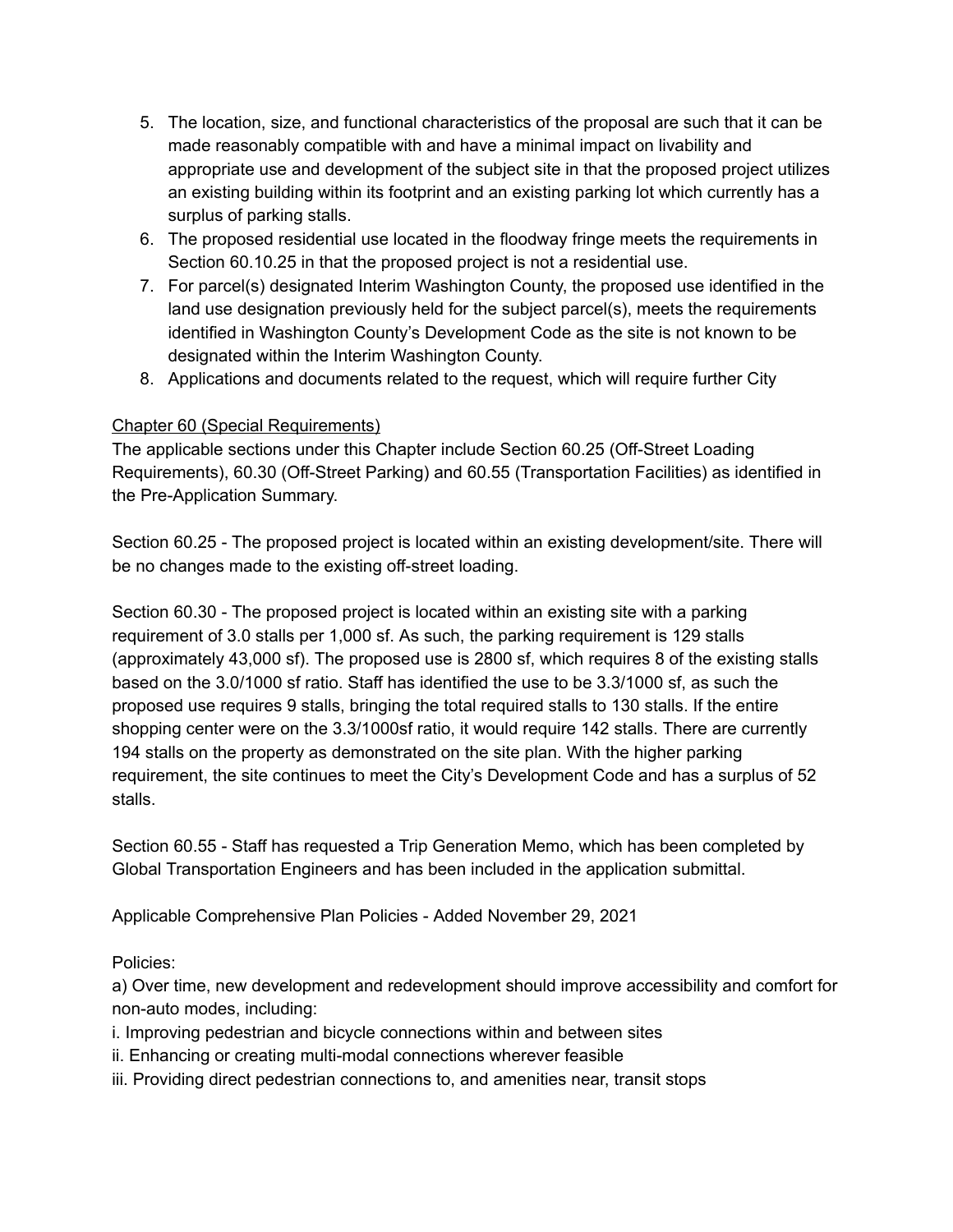iv. Providing a more visually engaging and appealing street frontage through the addition of buildings adjacent to the street, enhanced landscaping, more pedestrian scale signage, etc. v. Providing safe and convenient paths for pedestrians within large parking areas

## **The project is not a new development or a redevelopment of the site as it is an existing multi-tenant commercial development.**

b) Emphasize commercial and employment uses, and limit ground floor residential uses to preserve land to meet the city's employment needs.

# **The project is located within an existing multi-tenant commercial development with various uses. The project provides employment opportunities within the City of Beaverton as well as business tax revenue.**

c) Allow for housing as part of an integrated mixed use development, generally behind or above commercial uses, and buffered from high-traffic roadways or uses incompatible with residential use.

# **The project is not located within a mixed use development.**

Policies: a) Allow commercial uses at a range of scales, including large-format retail, to address community needs.

**The project is small in nature (2800 sf of indoor office space and 20 parking stalls in an existing parking lot with surplus parking). The project provides employment opportunities (to work in the office) as well as provides resources (vehicles) for existing rideshare drivers.**

b) Allow limited new automotive services (e.g. gas stations, car wash, and car repair) where compatible with adjacent uses and where the design of the site and building or structure promote a quality pedestrian environment along the street.

**The project is not a gas station, car wash, or car repair; however, the project is automotive related as it provides rental vehicles to existing rideshare drivers. The design of the building will not be changing as it will utilize an existing multi-tenant commercial development for the office and an existing parking lot for rental vehicles (20 existing parking stalls).**

c) Prohibit land-intensive vehicle sales and service uses and uses requiring extensive outdoor storage.

**The project is not a land-intensive vehicle sales or service use nor does it require extensive outdoor storage. The project proposes to use 20 parking stalls to park rental**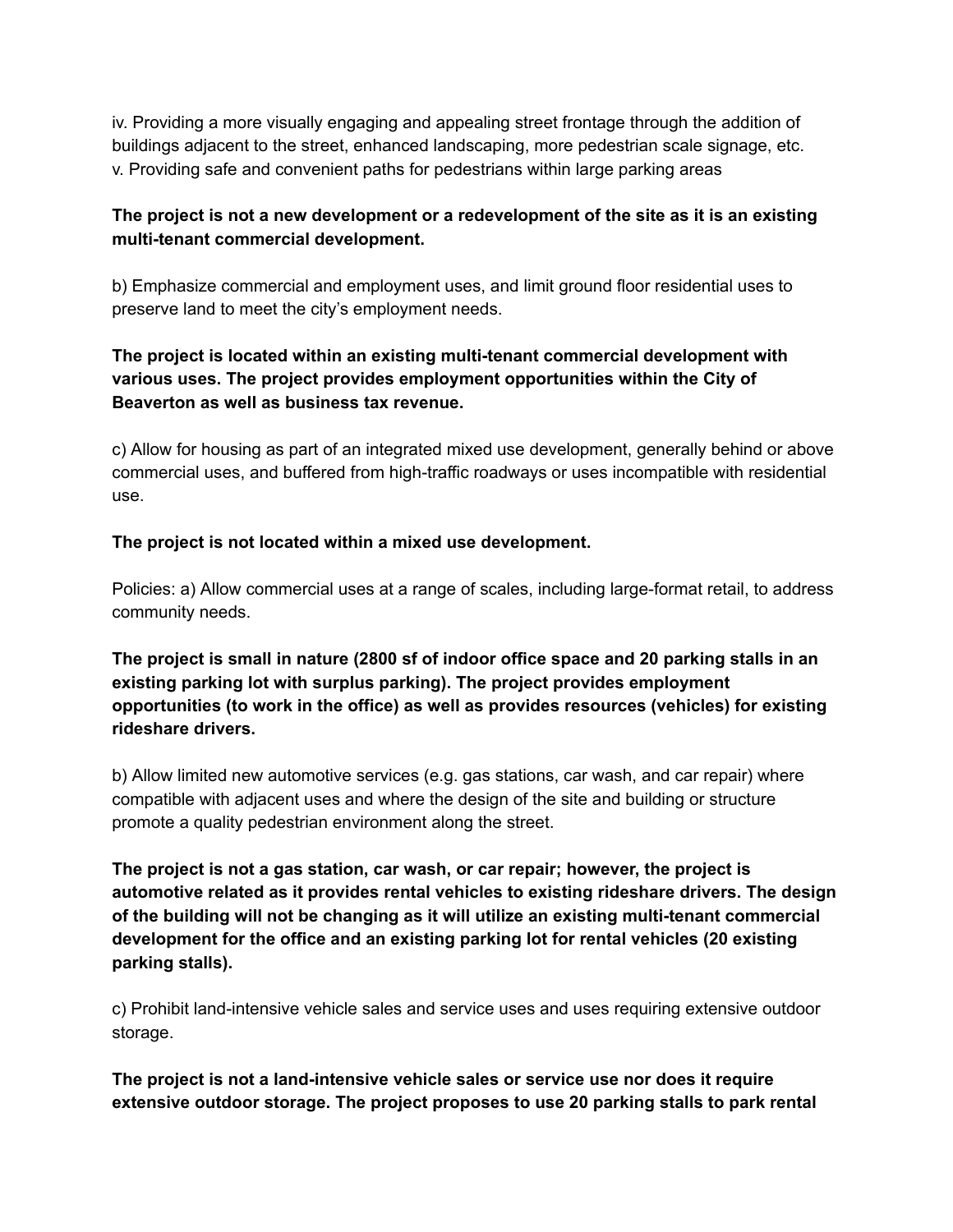**vehicles in an existing parking lot with approximately 194 existing parking stalls. The existing uses on the site require approximately 120 parking stalls. The proposed parking area "outdoor storage" is surplus parking and would otherwise be used for parking of vehicles.**

d) Use development standards and/or conditional use review to address potential issues related to compatibility of commercial uses with adjacent housing, including noise, access and parking.

# **The project requires a Conditional Use Permit with approval by the Planning Commission and meets the development standards as set forth in the Beaverton Municipal Code. Additionally, Lyft has demonstrated the surplus parking on the site plan as well as provided a trip generation memo to demonstrate peak hours and vehicular trips.**

e) Require multimodal or pedestrian connections based on block size standards to encourage a pattern of development that can be easily navigated by foot or bike.

## **The project does not alter the existing pedestrian or multimodal connections of the site.**

f) The Community Commercial designation may be applied in areas along arterial roads with relatively high visibility and auto accessibility that also provide pedestrian, bicycle, and/or transit connections to the surrounding community.

# **The project is located within a Community Commercial designation per the Land Use Map of the Beaverton Comprehensive Plan.**

Transportation Element

6.2.4. Goal: An efficient transportation system that reduces the percentage of trips by single occupant vehicles, reduces the number and length of trips, limits congestion, and improves air quality.

**The proposed project provides resources (vehicles) to Lyft drivers, which based on our business model, aims to reduce single occupancy vehicles by providing rideshare services (shared rides). The Express Drive program also offers EV vehicle options to drivers, which reduces carbon emissions.**

6.2.5. Goal: Transportation facilities that serve and are accessible to all members of the community.

The proposed project allows for increased availability of rideshare services by providing vehicles to rideshare drivers. The availability of rideshare also supports efforts to reduce car ownership and single occupancy vehicles (during non-pandemic times where ridesharing is available). For